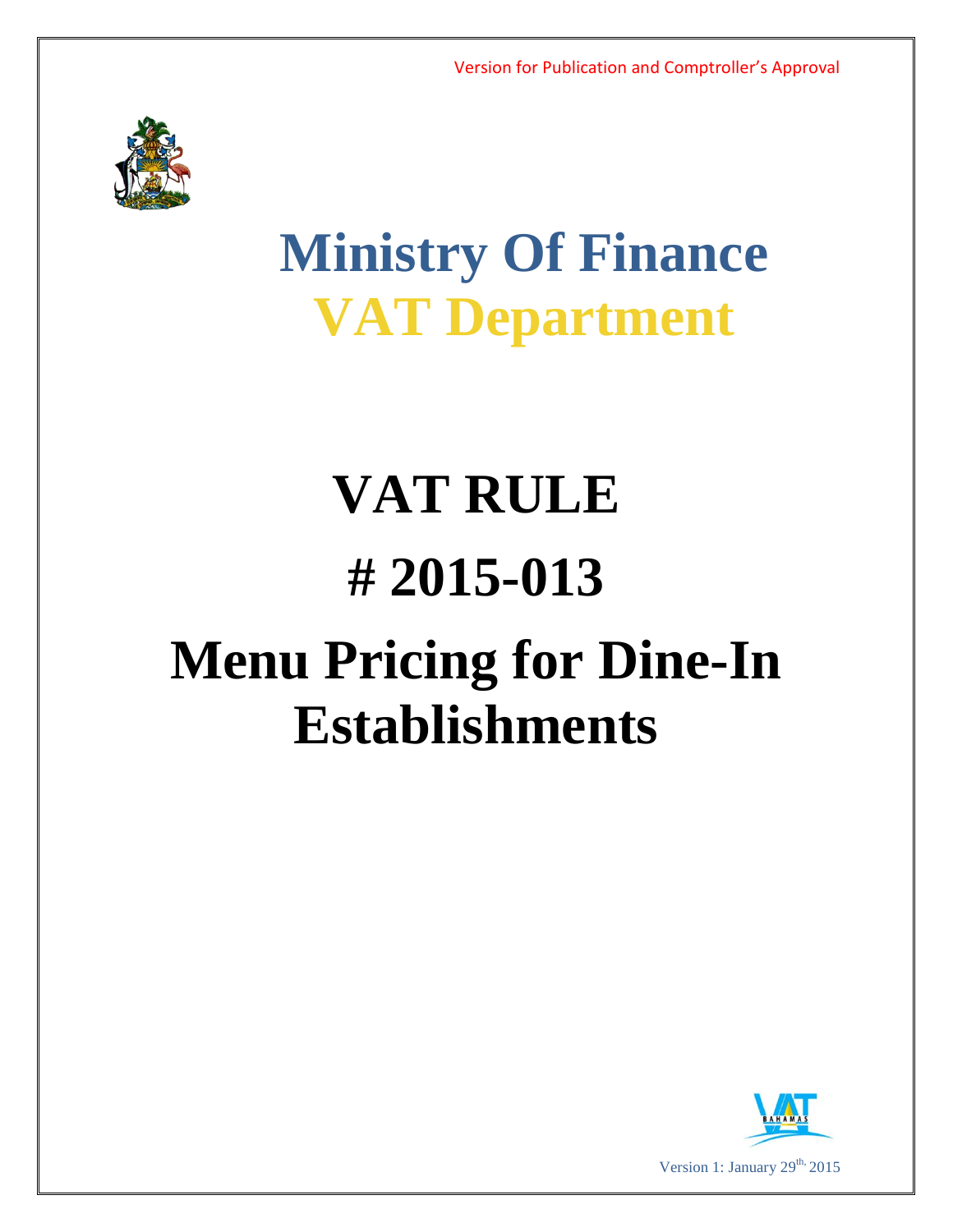### **A. Authority**

This Rule is made under section 17 of the Value Added Act, 2014.

#### **B. Legislation**

All legislative references are to the Value Added Tax Act, 2014 and/or the Value Added Tax Regulations 2014, unless otherwise stated.

#### **C. This Rule applies in respect of:**

- a) Section 10(4) of the Value Added Tax Act
- b) Regulation 37(2)

# **D. Application of Rule:**

To provide additional rules for the display of the menu pricing for dine-in restaurants and hotel restaurants

# **E. Comptroller's Rule**

- 1. For the purposes of this rule dine-in hotels and restaurants are considered establishments where the customer consumes the service onsite and the customer receives tableside or inroom delivery of such service.
- 2. This rule does not cover VAT registrants that provide meals for delivery or consumption off the premises or registrants that do not provide table-side delivery of the service.
- 3. Dine-in and hotel restaurants are allowed to display VAT exclusive prices on menu boards and menu sheets.